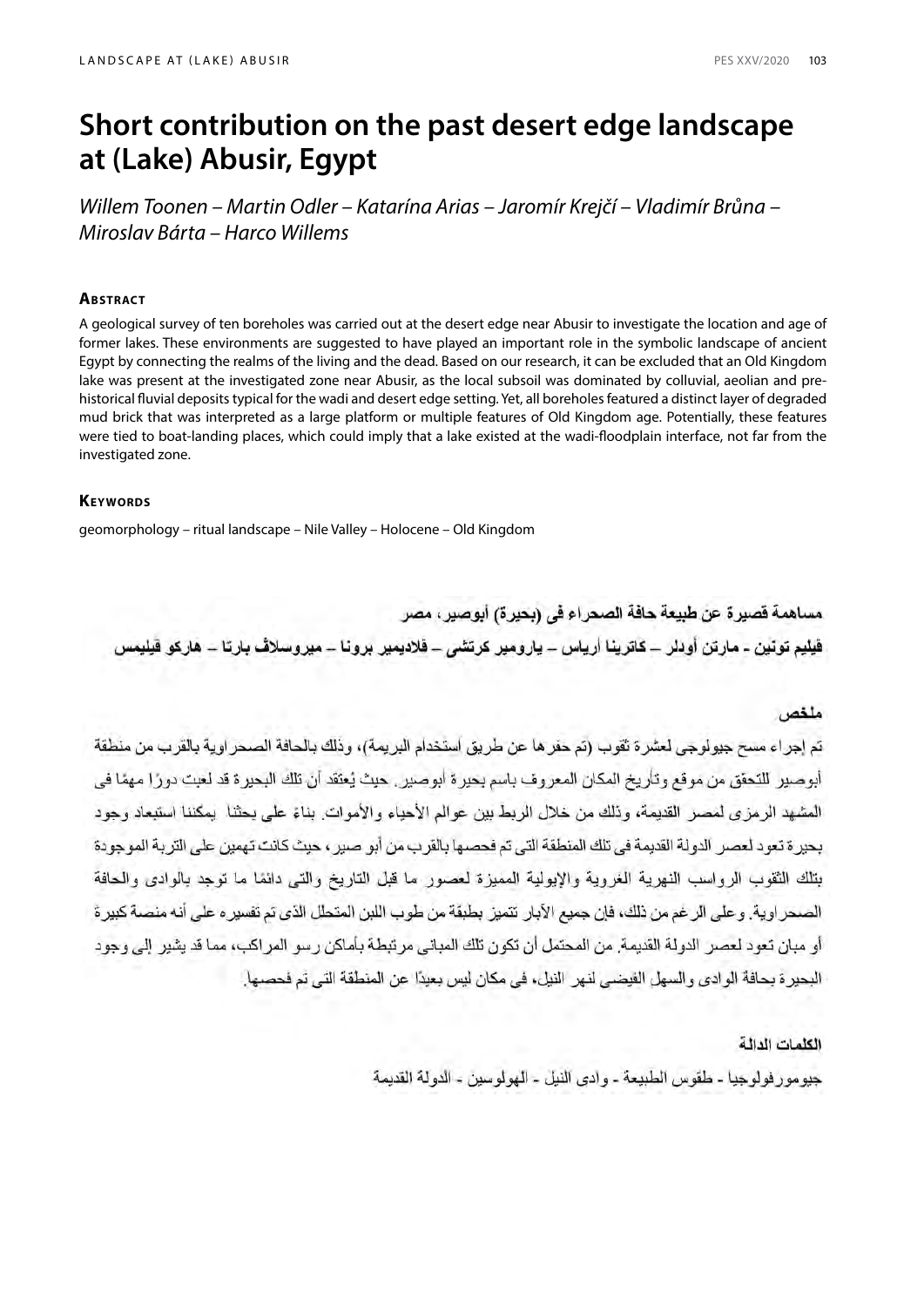

**Fig. 1 Setting of the Memphite capital region. The rectangle between Abusir and Saqqara indicates the survey area (drawing W. Toonen)**

### **INTRODUCTION**

The western fringe of the Nile Valley in the Memphite region forms an environmental boundary between the low-lying lush floodplain and the relatively high arid desert plateau (fig. 1). In the ancient past this landscape interface was also an important cultural divide; between the place where people lived in the urban zone of the capital city of Memphis and where the dead were buried at the Giza, Abusir, Saqqara and Dahshur necropoleis (Bárta 2011).

Several recent studies have focused on the reconstruction of the past landscape in this zone and its use by ancient people. Based on geoarchaeological investigations at Giza, for example, Mark Lehner (2014) suggested the existence of a river branch near the desert edge, allowing access to the Great Pyramids by boat through large harbour basins and quay structures. Reconstructions of the fluvial landscape around Memphis have similarly placed a formerly active branch of the Nile in the western part of the valley (Bunbury *et al*. 2017; Hassan *et al*. 2017), roughly where the current (partially infilled) Bahr el-Libeini canal is located (fig. 1). The presence of harbour basins at Dahshur (Alexanian *et al*. 2015), Abusir (Krejčí 2011) and Saqqara (Labrousse – Moussa 1996; Klemm *et al.* 1998), may thus suggest a similar situation as postulated for Giza with direct boat access to the valley temples (Bárta 1999). These basins may have played an important role in the supply of building materials for the construction of the pyramid complexes (Krejčí 2000). Yet, some of these basins have a relatively high elevation compared to the estimated levels of the contemporaneous floodplain (Jeffreys 2001). Moreover, a direct channel connection with the Nile River has not been proven for most of these sites, so it is also possible that access by boat was restricted to the flood season when the floodplain was inundated.

104 PES XXV/2020 LANDSCAPE AT (LAKE) ABUSIR

In addition to a branch of the Nile, several studies have inferred the presence of intermittent lakes on the fringe of the floodplain. These are commonly observed features in the distal part of floodplains of large, lowgradient alluvial river systems (Lewin – Ashworth 2014), such as the Nile (Willcocks 1889). A convex floodplain topography develops due to the inverse relation between flood sediment accumulation rates and the distance to the main river channel, the main source of sediment. Hence, distal locations become sediment-deprived and relatively low-lying. These zones are likely to transform into shallow lakes during wet seasons with the rise of groundwater levels above the surface and are the first extra-channel zones to become suitable for navigation.

At Abusir, Miroslav Bárta (2013) suggests a close symbolic link between the recurring presence of standing water at the desert-floodplain interface, the funerary processions that incorporate the idea of resurrection, and the frog-headed goddess Heqet, who was a symbol of rejuvenation and the annual Nile flood. Further adding to the symbolism of such lakes was that they provided an access route to the wadi systems that gave entry to the necropolis, thus making it the transitional zone between the realms of the living and the dead. According to Miroslav Verner (2017), the intermittent lakes at Abusir can be linked to lake Pedju, which is mentioned in the Pyramid Texts and connected to the cult of Sokar, the god of the dead and divine ruler of the necropolis.

As evidenced from historical documentary evidence (photographs and maps) and the pre-Aswan dam



**Fig. 2 Historical evidence for Lake Abusir. Upper frame: Survey Department of Egypt map of 1910 (revised edition, 1917) showing the presence of lakes at the floodplain margin near Abusir and Saqqara – research area indicated by the black rectangle. Lower frame: historical photograph (compiled by W. Toonen, after Bárta 2013: fig. 6)**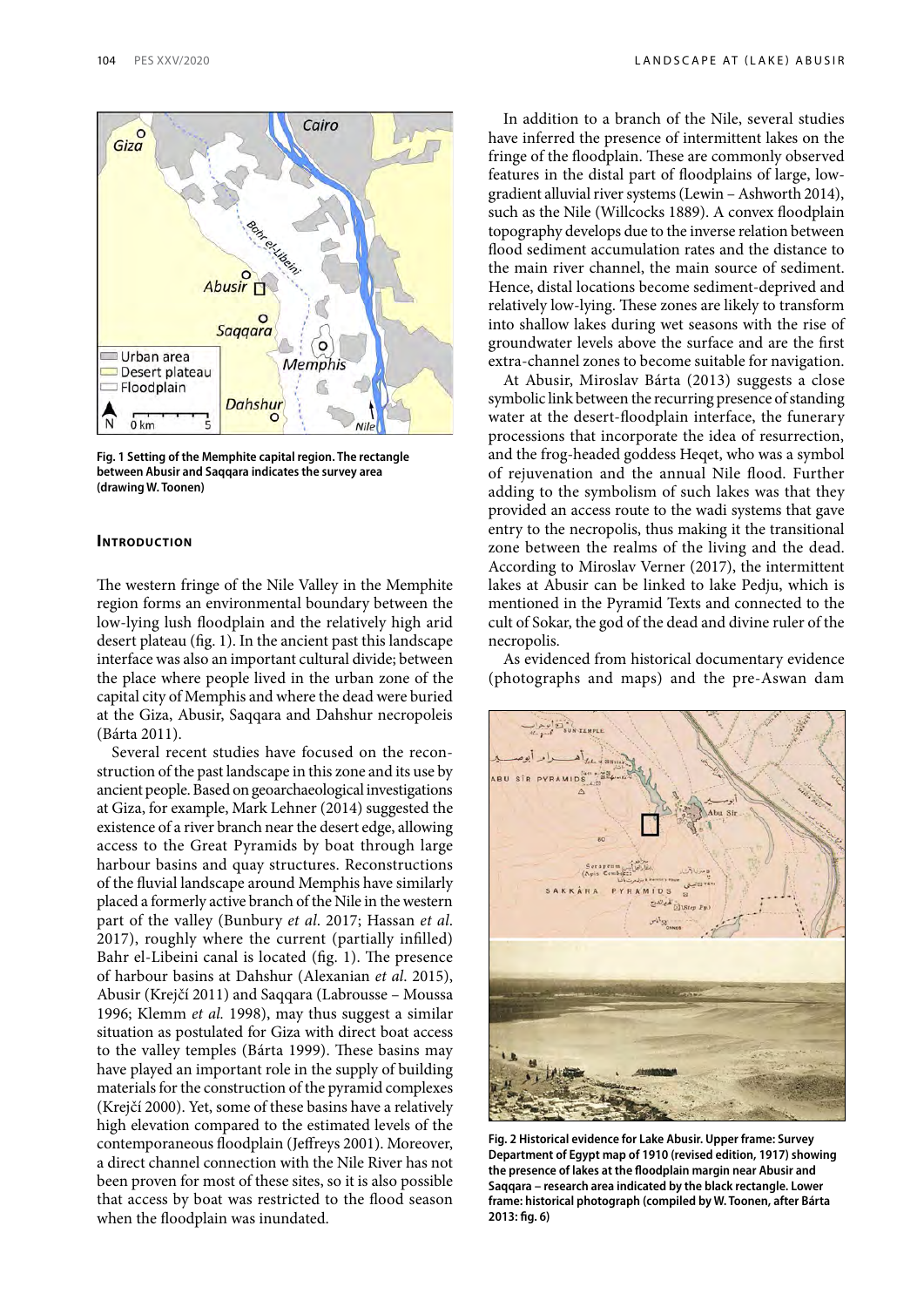



**Fig. 3 Elevation map of the research area. Black boxes indicate the locations of trenches dug and studied by Cílek** *et al.* **(2012). White boxes indicate the location of boreholes (this study). Thick black lines indicate 5m elevation index contour lines; between 20–25m above sea level, also 1m intermediate contours are shown (thin black lines). The white area lies outside the research concession (drawing W. Toonen, after Cílek** *et al.* **2012: fig. 2)**

memories of the local population (Bárta 2013), the desert-floodplain interface at Abusir indeed featured intermittent lakes during the flood season in (sub)recent times (fig. 2). One of the earliest modern maps of the area by Karl Richard Lepsius depicts a lake in the area (Bárta – Brůna 2006). Currently, the existence of a lake at Abusir in the ancient past is only indirectly supported by biological and archaeological evidence. Lake-dwelling faunal remains found locally in Fifth to Sixth Dynasty burials (2494–2181 BC) and contemporary mud brick platforms (Bárta 2013; Cílek *et al.* 2012; Odler *et al.*  2013) that were tentatively interpreted as boat landing facilities at the desert edge seem to support the textual indications for the existence of a Lake Abusir during the late Old Kingdom period. Direct evidence from sedimentary and dating information to demonstrate the age, location and extent of Lake Abusir is, however, largely missing or even concluded to be non-existent based on previous geological surveys (*cf.* Jeffreys 2001). Following the assumed presence of a river channel in the western part of the Nile Valley during the Old Kingdom, it may even be questioned whether a convex floodplain topography was present in which intermittent lakes could develop at Abusir.

In this paper, we report the findings of the spring 2019 coring campaign at Abusir. The main aims were to search

for the local desert-floodplain interface during the Old Kingdom, and to look for direct sedimentary evidence for Lake Abusir in the form of lake deposits. Our survey focused on the relatively low and wet zone, as indicated by sparse vegetation and mud-crack features, that forms the transition between Wadi Fetekti's outlet point and the Nile floodplain (fig. 3). At this location, Václav Cílek *et al.* (2012) identified floral and faunal remains of aquatic species in local deposits and sedimentary indications for ponding, from which they concluded that an intermittent Lake Abusir could have existed in the ancient past.

### **Methods**

Ten boreholes were drilled in the local depression that has been associated with Lake Abusir (fig. 3). They were placed as a scatter around the survey trenches of Cílek *et al.* (2012) to extend the zone of observation around the mud brick platforms (fig. 4), inferred as lake-side archaeological structures, and to potentially identify lacustrine deposits. These must according to Cílek *et al.* (2012) either be located in the deeper subsoil or to the northeast – downslope into the floodplain region. The area of investigation was bounded by the Abusir concession perimeter wall, which prevented a more extensive regional survey.

An Eijkelkamp percussion augering kit with 1–2 m window gauge samplers was used to extract sediments down to a maximum depth of 4m below the present surface; locally ranging between 19.5–21.5 m above mean sea level (+msl). Although the equipment technically allowed us to penetrate the subsoil down to *ca.* 12m depth, local groundwater-saturated coarse sands at depths larger than 4m could not be contained in the sampler. Sedimentary information, such as texture, colour, sorting, mineralogy, and the occurrence of organic macrofossils were logged in the field, following standardised soil classification methodologies (USDA



**Fig. 4 Excavation trench b (location in fig. 3) showing mud brick structures and a layer of degraded mud brick similar to Unit C (after Bárta 2013: fig. 4)**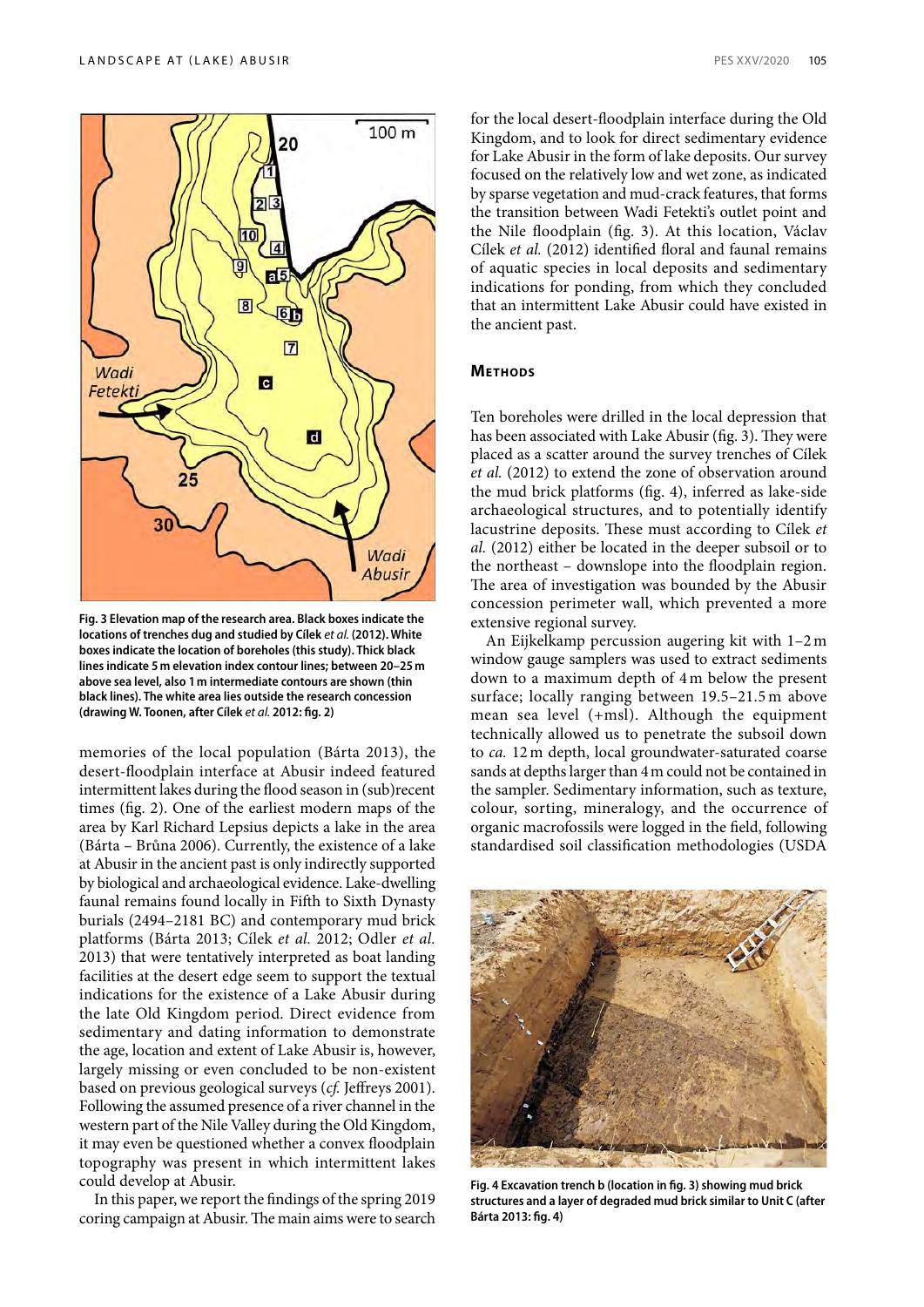

**Fig. 5 Photographs of boreholes with an indication of the identified sedimentary units. Each metal window represents a 50cm long interval of sediments (photos W. Toonen, J. Krejčí)**

2017). Ceramic fragments were retrieved and studied for dating purposes. A Leica TCR805 geodetic total station was used for recording local surface elevations.

## **Results**

All cores in the research area shared an overall similar stratigraphy with four main sedimentary units, from top to bottom; (A) the fine-grained sandy top soil layer; (B) yellow-coloured fine-grained sands; (C) a distinct layer of fine-grained grey clay-loams; and (D) poorly sorted coarse sands and gravels with occasionally also poorly sorted compact beige loams intercalated (fig. 5).

# **Unit <sup>a</sup>**

This unit was encountered at all borehole locations and was exposed at the current surface. The thickness varied between *ca.* 40–70 cm, although it was found to be considerably thicker at borehole no. 10 with 120 cm. The texture of the moderately to poorly sorted quartzrich sands varied between *ca.* 80–150 μm. The lower part of the unit usually contained more loams, occurring in vaguely developed cm-thick bands. The upper few centimetres, at the modern surface, contained large amounts of *halfa* grass remains and was either very dry and dusty or consisted of compacted mud crack crusts

of clay-loam that formed after recent precipitation events. A weakly-developed A-horizon was present in the top of the soil, marked by its pale brown-grey colour compared to more yellow-brown in the lower part of this unit (fig. 5). Throughout the unit, low quantities  $(5\%)$ of quartz, limestone and flint pebbles were found with a maximum diameter of 10mm. Although occasional mm-sized specks of ceramics and charcoal were present, no suitable dating material could be retrieved from this unit.

#### **Unit <sup>b</sup>**

No sharp sedimentary boundary was observed between Unit A on top and Unit B below. Unit B was mainly distinguished from Unit A by colour and texture (fig. 5); yellow-brown and 100–300 μm, respectively. Unit B was found in every borehole, with a thickness ranging between 40–110 cm. The moderately to poorly sorted sands were very rich in well-rounded quartz grains. The upper generally finer-grained part of the unit occasionally held loamy laminations, small chunks of grey Nile clay-loam and shell fragments – in agreement with the finds of Cílek *et al.* (2012). The lower part of the unit was marked by a few pieces of flint and gypsum, and a gradual increase in small quartz gravel (2–5%; max. 5mm) with a polished surface, which has resulted from abrasion by saltating desert sand grains.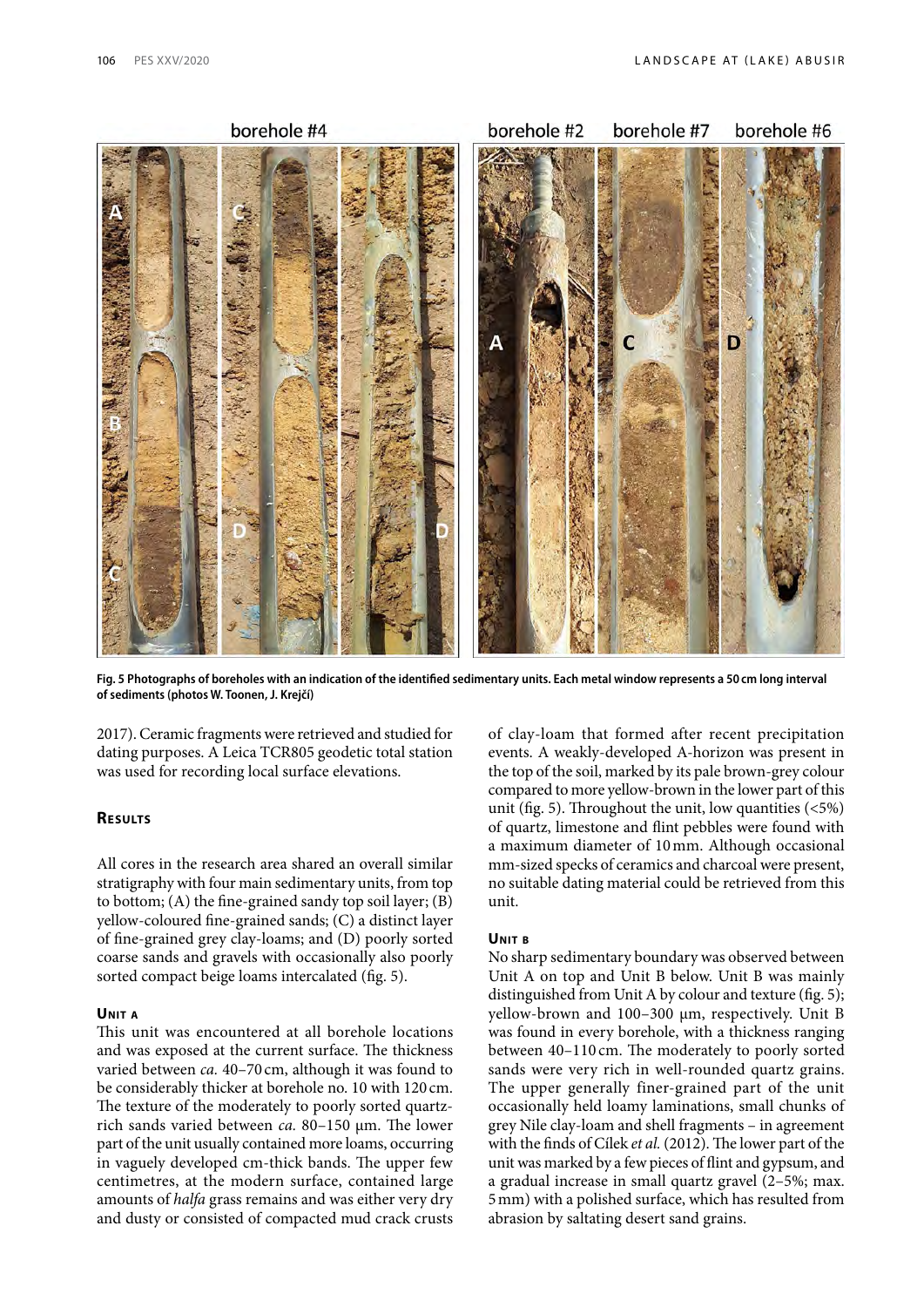# **Unit <sup>c</sup>**

Unit C consisted of a 20–50 cm thick layer of dark brown-grey clay-loams (50 μm). Varying amounts of yellow-brown sands of Unit B were admixed to the clay-loams. Admixed sands were both found as *ca.* 1 cm thick laminations and present as dispersed quartz grains found throughout the matrix, creating a very poorly sorted texture. Old Kingdom ceramic fragments and many small charcoal flecks were found in the upper part of this unit. Both the upper and lower sedimentary boundaries with other units were abrupt.

#### **Unit <sup>d</sup>**

Unit D formed the basal part of all boreholes; usually starting at *ca.* 1.5–2m below the surface and continuing until the maximum coring depth. Both coarse, poorly sorted sands and poorly sorted compact loams were grouped in this unit - the latter was not present at every borehole (fig. 6). The texture of the (pale) light yellowbrown sands ranged between 500–1000 μm in the top (*ca.* 2–3 m depth) and coarsened down into quartzrich gravel (matrix 3 mm; fig. 5). Together with this coarsening down, an increase in rounded desert-polished quartz and angular flint pebbles was seen; going from a few percent in the top section to over 20% below 3m depth. Small quantities of limestone, pieces of gypsum and chunks of brown-grey loams were also found. At various boreholes, the gravelly sands abruptly changed into compacted loams, with a weathered appearance; its distinct kaki brown colour was marked by flecks of green and pale grey (fig. 5). The sorting of these loams,

referred to as *tafla* by the workmen, was extremely poor with large quantities of sands and pieces of flint admixed.

#### **Interpretation of depositional environments**

The sedimentary sequence as found in the ten boreholes largely matches the results of Cílek *et al*. (2012). Units A and B are probably derived from the same source material, considering the similarity in quartz-dominated mineralogy and the lack of a sharp transition between both. The relatively fine-grained texture of the sands, the rounded and polished appearance of grains, and the brown-yellowish colour suggest that these units were predominantly formed by aeolian transport; most likely drift sands that were derived from the higher parts of the plateau and that accumulated on the lee-side of the local hills and cover(ed) most of the Old Kingdom (and later) archaeology. Loamy laminations and the occasional presence of gravel-sized clasts indicates that there also must have been input from the local wadi systems and hillslopes: the sediments mobilised during rainstorm events. In general, these sediments are derived from the same source material as the aeolian drift sands, explaining their overall similar appearance, albeit with a much poorer sorting and larger range in texture, spreading from loams to coarse sands.

Unit A and particularly Unit B show some indications for periodic wetness over a considerable period in the recent past. Cílek *et al*. (2012) found microscopic



**Fig. 6 Borehole stratigraphies, aligned from low (northeast) on the left to high on the right (southwest) (drawing W. Toonen)**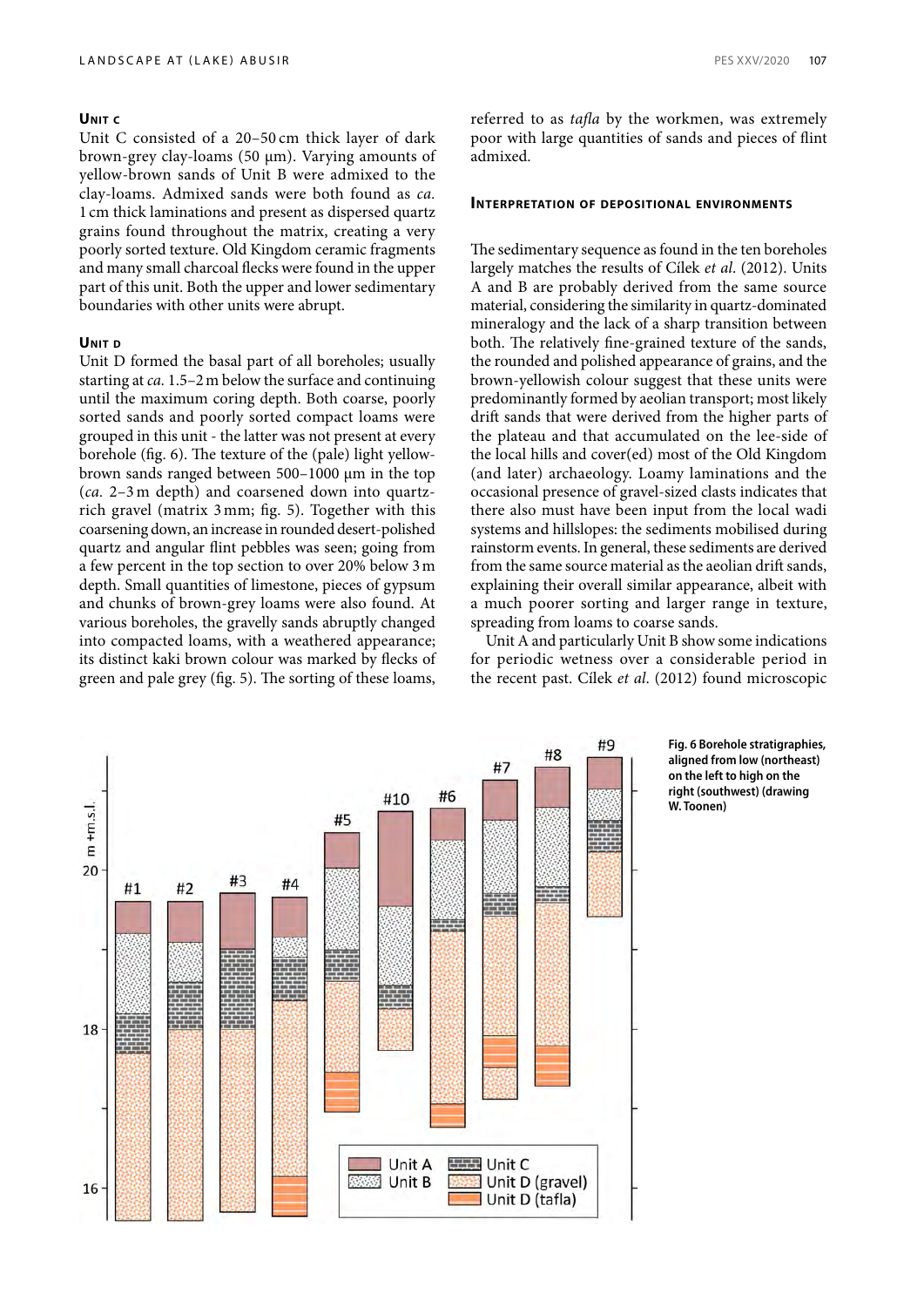evidence for the formation of so-called takyric horizons and the formation of gypsum salts, which they attributed to repeated wetness and desiccation. Based on the lack of additional sediment that might be expected to be introduced by flooding from the Nile, the source of water was most likely precipitation that caused local pooling

and/or a rise in groundwater levels during Nile flood seasons. The prior is still occurring, evidenced by the presence of recently formed mud cracks on flat zones. The latter fits well with historical observations in the region (fig. 2).

Based on the borehole information, Unit C largely consists of typical Nile clay-loams. In a natural situation this would imply that there was depositional onlap onto the relatively high desert edge during the Old Kingdom period. Given estimated Old Kingdom floodplain surface elevations of 13–14 m +msl in the Memphite region (overview in Lehner 2009), this would require flood levels rising at least 5m to reach the elevation of Unit C. It is assumed that regular floods reached 1–2m above the floodplain, while extreme events with an amplitude of 4–5m would have been extremely rare (*cf.* Seidlmayer 2001; Toonen *et al.* 2019). To produce the thickness of Unit C would require a multi-centennial period of recurring floods, taking into account the generally assumed long-term average floodplain deposition rates in the region of a few millimetres per year (overview in Lehner 2009). To our knowledge no ancient textual sources or existing study of the regional hydroclimate and Nile flood regime refers to such an anomalous period of extreme floods. Instead, the late Old Kingdom is often associated with aridification and a decline in Nile flood amplitudes (Butzer 1984; Seidlmayer 2001; Welc – Marks 2001; Stanley *et al*. 2003). Therefore, this layer of clay-loam was probably deposited by humans, and represents a layer of degraded mud bricks, similar to the observations in local archaeological trenches (fig. 4) (Bárta 2013). Pottery fragments and charcoal specks are much more abundantly present than in the other sedimentary units. A human impact also fits the extremely poor sorting of the clays with admixtures of sands – a mixture that would be rare to occur in a natural setting but that is common for mud bricks (Spencer 1979; Kemp 2000; *cf.* mud bricks used in Raneferef 's mortuary temple in Abusir: Krejčí 2006).

The sediments of Unit D are derived from the local hillslopes and wadi systems. Unit D has a similar slope to the modern surface, indicating that the overall topography of the research area has not changed dramatically in the last millennia, albeit in the past with coarser deposits at the surface and slightly lower elevations above the present sea level. Based on the coarseness and mineralogy of the hillslope deposits, they are most likely derived from the quartz-rich Pleistocene fluvial terraces that flank the Holocene Nile Valley (Mahmoud – Hamdan 2002). The layers of *tafla* and pebbles of flint, limestone and gypsum are derived from the regional limestone/marl geology and were transported during activation of the wadi system during episodic rainfall events. The coarseness and thickness of Unit D compared to Unit A and B indicates that such events were of a considerably larger magnitude (and frequency) than the wadi activations of the last millennia. Given the inferred Old Kingdom age of Unit C, which is located on top of Unit D, this period of increased rainstorm activity presumably relates to the last phase of the African Humid Period (deMenocal *et al.* 2000; Woodward *et al.* 2015).

# **Conclusion**

Based on the borehole information, it can be concluded that the observations from Cílek *et al*. (2012) and Bárta (2013) apply to a much larger zone. The same stratigraphy, with remnants of mud brick buried below deposits of a mixed aeolian and wadi/colluvial origin that contain evidence for the repeated pooling of water and desiccation, continues at lower elevations of the desert edge along the outlet of the local wadi system.

The current survey was not able to produce direct sedimentary evidence for the existence of a lake during the Old Kingdom. Only in the topsoil is there evidence to suggest the periodic existence of standing water, without a direct input of water and sediment from the Nile River. These observations align with historical observations of pooling water, but do not allow us to infer a lacustrine environment for the ancient past (*cf.* Jeffreys 2001). Firstly, because the 4m deep boreholes reached pre-Old Kingdom deposits without finding evidence for the existence of a lake: instead, typical wadi outwash deposits were found with coarse gravel and layers of *tafla*. This rules out the possibility that a desert-floodplain interface with intermittent lakes could have existed in the investigated zone. Secondly, Unit C was dated to the Old-Kingdom and is located at 18–20m +msl, which is significantly higher than the contemporaneous floodplain, estimated to have been positioned at 13–14m +msl. Even extreme floods seem unlikely to have reached such high elevations or been able to induce local ponding by the rise of groundwater levels. Based on the assumed Old Kingdom Nile Valley floodplain levels at much lower elevations than the present surface, the low desert would likely have protruded laterally further into the valley, assuming a continuation of the same slope. Hence, our best guess for the location of the desert-floodplain interface with an Old Kingdom Lake Abusir would be to the northeast of the current survey, beneath the outskirts of the modern town of Abusir.

The spread of Unit C is particularly interesting, as it has been associated with a mud brick feature or a zone of structures spread across the wadi mouth, following the natural topography. Bárta (2013) raised the suggestion that such features could be related to boat-landing facilities, and if the 300 m wide zone of investigation indeed represents human activity at the waterfront, this could be an indicator for the nearby presence of a lake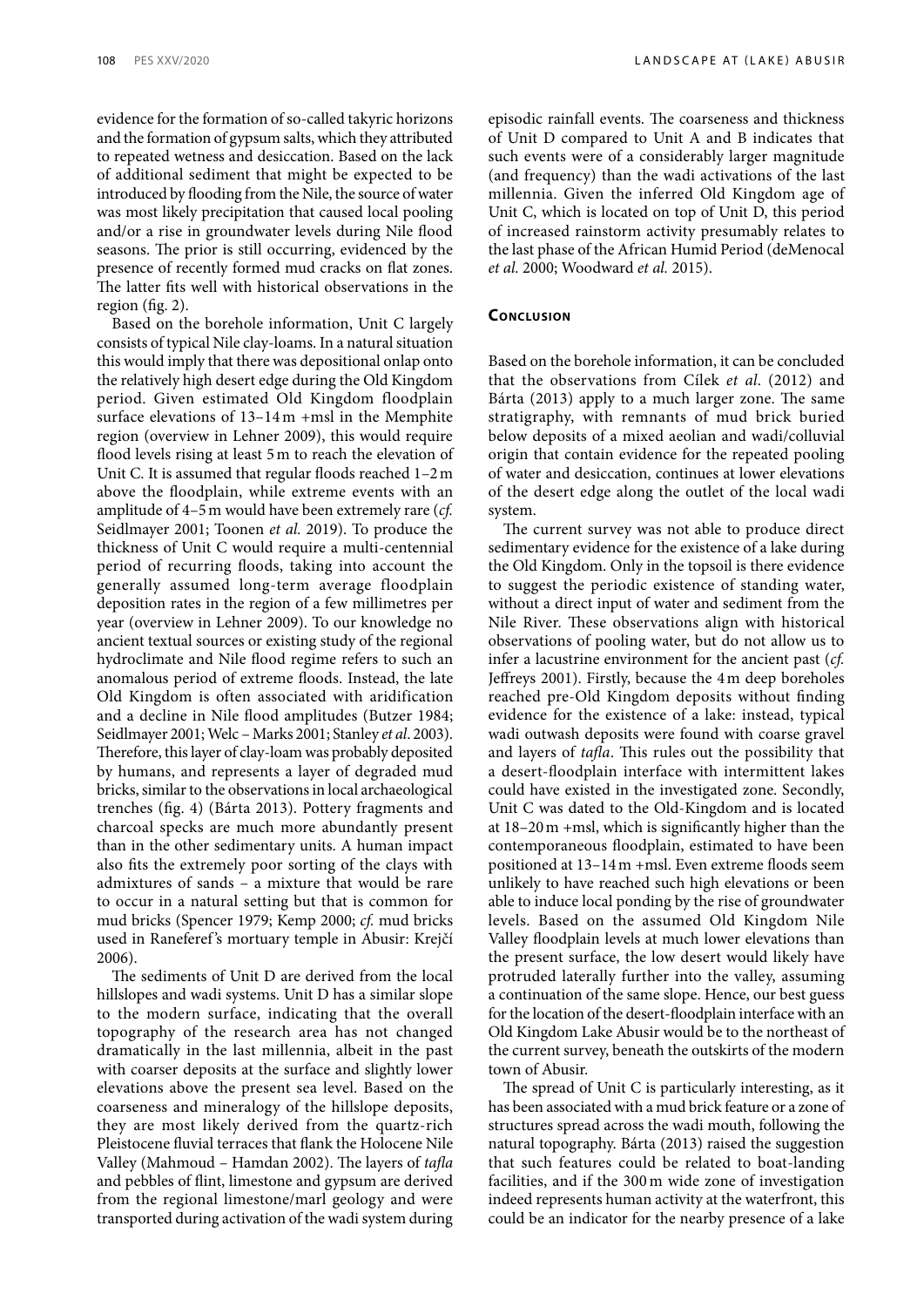that was suitable for navigation at least during part of the year. At Giza, Old Kingdom waterfront terraces and the so-called "Workers Town" were found around 15–16 +msl, which roughly coheres with the elevations of the mud brick structures at Abusir, considering the Nile Valley gradient and the position of our survey slightly higher up the desert edge.

## **Acknowledgements**

This research was funded by KU Leuven's CELSA fund (CELSA/18/014). We thank the Egyptian Ministry of State for Antiquities and its inspectors for allowing this survey. The Czech mission to Abusir by Charles University, Prague is cordially thanked for supporting this work by sharing their facilities, logistics and expertise of the site. Two anonymous reviewers are thanked for their supportive comments.

#### **Bibliogr aphy:**

- Alexanian, Nicole Arnold, Felix Blaschta, Dirk Pinke, Josuah – Seidlmayer, Stephan Johannes
- 2015 "The necropolis of Dahshur: ninth excavation report autumn 2011 and spring 2012", Annales du Service des Antiquités de l'Égypte 86, pp. 81–89.

Bárta, Miroslav

- 1999 "The Title 'Priest of Heket' in the Egyptian Old Kingdom", Journal of Near Eastern Studies 58, pp. 107–116.
- 2010 "Mastaba AS 33. Architecture", in: Bárta, Miroslav Coppens, Filip – Vymazalová, Hana *et al. Tomb of Hetepi (AS 20), Tombs AS 33–35 and AS 50–53*, Prague: Charles University in Prague, Faculty of Arts [Abusir XIX], pp. 6–17.
- 2011 *Journey to the West. The world of the Old Kingdom tombs in Ancient Egypt*, Prague: Charles University, Faculty of Arts.
- 2013 "In mud forgotten: Old Kingdom palaeoecological evidence from Abusir", Studia Quaternaria 30, pp. 75–82.

Bárta, Miroslav – Brůna, Vladimír

- 2006 *Satellite Atlas of the Pyramids: Abu Ghurab, Abusir, Saqqara, Dahshur / Satelitní atlas pyramid: Abú Ghuráb, Abúsír, Sakkára, Dahšúr*, Plzeň: Dryáda.
- Bunbury, Judith Tavares, Ana Pennington, Benjamin Gonçalves, Pedro
- 2017 "Development of the Memphite floodplain: landscape and settlement symbiosis in the Egyptian capital zone", in: Willems, Harco – Dahms, Jan-Michael (eds.). *The Nile: Natural and Cultural Landscape in Egypt*, Mainz: transcript, pp. 71–96.

# Butzer, Karl W.

- 1984 "Long-term Nile flood variation and political discontinuities in Pharaonic Egypt", in: Clark, J. Desmond – Brandt, Steven A. (eds.). *From hunters to farmers: the causes and consequences of food production in Africa*, Berkeley: University of California Press, pp. 102–112.
- Cílek, Václav Bárta, Miroslav Lisá, Lenka Pokorná, Adéla Juříčková, Lucie – Brůna, Vladimír – Mahmoud, Abdel Moneim A. – Bajer, Aleš – Novák, Jan – Beneš, Jaromír
- 2012 "Diachronic development of the Lake of Abusir during the third millennium BC, Cairo, Egypt", Quaternary International 266, pp. 14–24.
- Hassan, F. A. Hamdan, M. A. Flower, R. J. Shallaly, N. A. Ebrahem, E.
- 2017 "Holocene alluvial history and archaeological significance of the Nile floodplain in the Saqqara-Memphis region, Egypt", Quaternary Science Reviews 176, pp. 51–70.

#### Jeffreys, David

2001 "High and Dry? Survey of the Memphite escarpment", Egyptian Archaeology 19, pp. 15–16.

Kemp, Berry

2000 "Soil (including mud-brick architecture)", in: Nicholson, Paul T. – Shaw, Ian (eds.). *Ancient Egyptian materials and technology*, Cambridge: Cambridge University Press, pp. 78–103.

Klemm, Rosemarie – Klemm, Dietrich D. – Murr, Andreas

1998 "Zur Lage und Funktion von Hafenanlagen an den Pyramiden des Alten Reiches", Studien zur Altägyptischen Kultur 26, pp. 173–189.

Krejčí, Jaromír

- 2000 "The origins and development of the royal necropolis at Abusir during the Old Kingdom", in: Bárta, Miroslav – Krejčí, Jaromír (eds.). *Abusir and Saqqara in the Year 2000*, Praha: Academy of Sciences of the Czech Republic, Oriental Institute [Archiv orientální. Supplementa IX], pp. 467–484.
- 2006 "Mudbrick masonry", in: Verner, Miroslav *et al. The Pyramid Complex of Raneferef. The Archaeology*, Prague: Czech Institute of Egyptology, Faculty of Arts, Charles University in Prague [Abusir IX], pp. 113–137.
- 2011 "Nyuserra Revisited", in: Bárta, Miroslav Coppens, Filip Krejčí, Jaromír (eds.). *Abusir and Saqqara in the Year 2010/2*, Prague: Czech Institute of Egyptology, Faculty of Arts, Charles University in Prague, pp. 518–529.

Labrousse, Audran – Moussa, Ahmed M.

- 1996 *Le temple d'accueil du complexe funéraire du roi Ounas*, Cairo: Institut français d'archéologie orientale.
- Lehner, Mark
- 2009 "Capital Zone walk-about 2006: spot heights on the Third Millennium landscape", Giza Occasional Papers 3, pp. 97–151.
- 2014 "On the waterfront: Canals and harbors in the time of Giza Pyramid-building", Aeragram 15, pp. 14–23.

Lewin, John – Ashworth, Philip J.

Mahmoud, Abdel Moneim A. – Hamdan, Mohamed A.

2002 "On the stratigraphy and lithofacies of the Pleistocene sediments at Giza Pyramidal area, Cairo, Egypt", Sedimentology of Egypt 10, pp. 145–158.

- deMenocal, Peter Ortiz, Joseph Guilderson, Tom Adkins, Jess – Sarnthein, Michael – Baker, Linda – Yarusinsky, Martha
- 2000 "Abrupt onset and termination of the African Humid Period: rapid climate responses to gradual insolation forcing", Quaternary Science Reviews 19, pp. 347–361.

<sup>2014 &</sup>quot;The negative relief of large floodplains", Earth-Science Reviews 129, pp. 1–23.